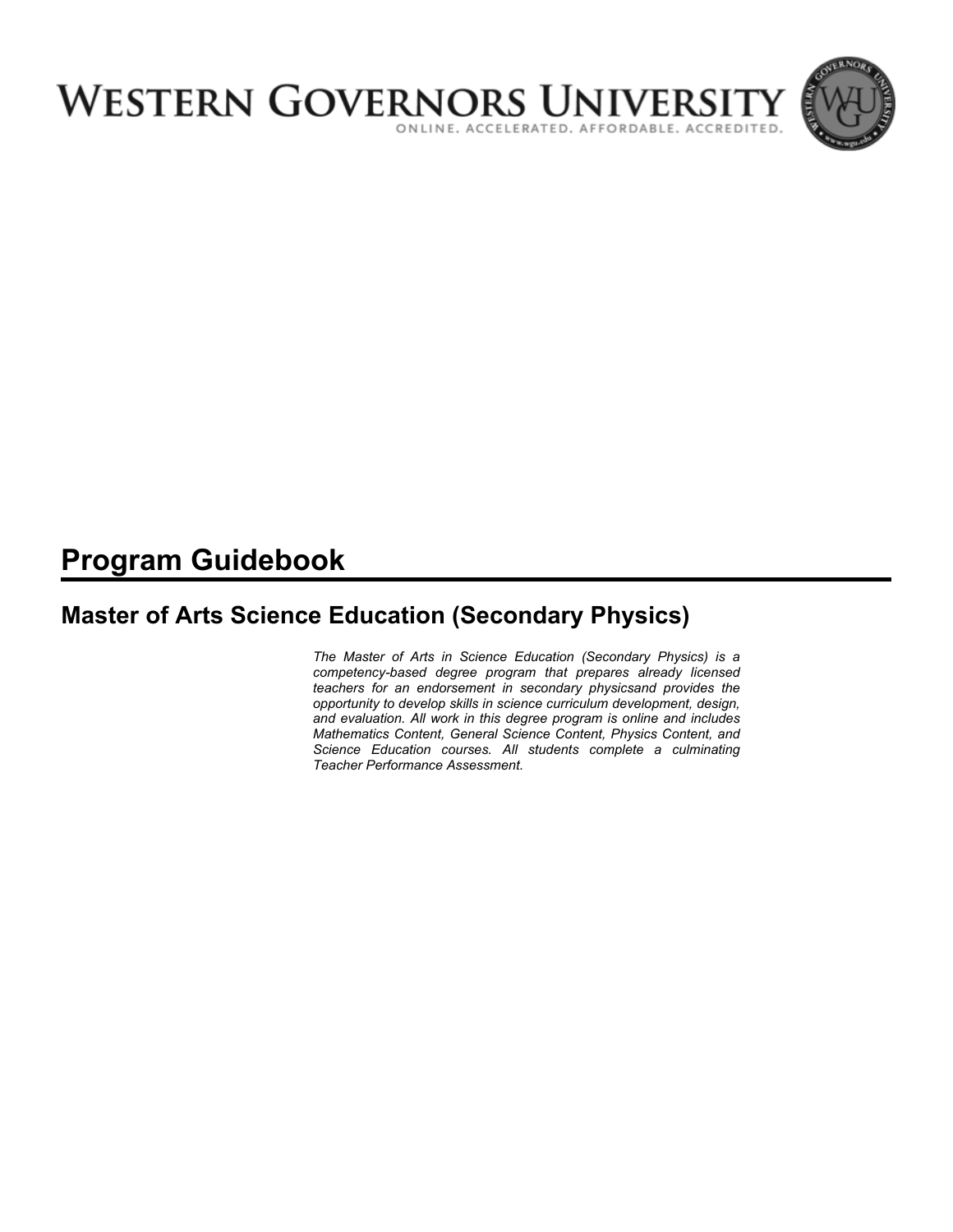# **Understanding the Competency-Based Approach**

Practically speaking, how do competency-based programs like those offered at Western Governors University (WGU) work? Unlike traditional universities, WGU does not award degrees based on completion of a certain number of credit hours or a certain set of required courses. Instead, you will earn your degree by demonstrating your skills, knowledge, and understanding of important concepts.

Progress through a degree program is governed not by the amount of time you spend in class but by your ability to demonstrate mastery of competencies as you complete required courses. Of course, you will need to engage in learning experiences as you review competencies or develop knowledge and skills in areas in which you may be weak. To help you acquire the knowledge and skills you need to complete your courses and program, WGU provides a rich array of learning resources. Your program mentor will work closely with you to help you understand the competencies required for your program and to help you create a schedule for completing your courses. You will also work closely with course instructors as you engage in each of your courses. As subject matter experts, course instructors will guide you through the content you must master to pass the course assessments.

The benefit of this competency-based system is that enables students who are knowledgeable about a particular subject to make accelerated progress toward completing a degree, even if they lack college experience. You may have gained skills and knowledge of a subject while on the job, accumulated wisdom through years of life experience, or already taken a course on a particular subject. WGU will award your degree based on the skills and knowledge that you possess and can demonstrate—not the number of credits hours on your transcript.

# **Accreditation**

Western Governors University is the only university in the history of American higher education to have earned accreditation from four regional accrediting commissions. WGU's accreditation was awarded by (1) the Northwest Commission on Colleges and Universities, (2) the Higher Learning Commission of the North Central Association of Colleges and Schools, (3) the Accrediting Commission for Community and Junior Colleges of the Western Association of Schools and Colleges, and (4) the Accrediting Commission for Senior Colleges and Universities of the Western Association of Schools and Colleges. The university's accreditation status is now managed by the Northwest Commission on Colleges and Universities (NWCCU), which reaffirmed WGU's accreditation in February 2020. The WGU Teachers College is accredited at the initial-licensure level by the Council for the Accreditation of Educator Preparation (CAEP) and by the Association of Advancing Quality in Educator Preparation (AAQEP) . The nursing programs are accredited by the Commission on Collegiate Nursing Education (CCNE). The Health Information Management program is accredited by the Commission on Accreditation for Health Informatics and Information Management Education (CAHIIM). The College of Business programs are accredited by the Accreditation Council for Business Schools and Programs (ACBSP).

# **The Degree Plan**

The focus of your program is your personalized Degree Plan. The Degree Plan is a detailed blueprint of the courses you will need to complete in order to earn your degree. The Degree Plan also lays out the accompanying learning resources and assessments that compose your program. The list of courses in the Degree Plan is often referred to as the standard path. The amount of time it takes to complete your program depends on both the amount of new information you need to learn and the amount of time you plan to devote each week to study.

Students vary widely in the specific skills and information they need to learn. For example, some students may be highly knowledgeable in a particular subject matter and would not need to engage in new learning opportunities. Other students may find that portions of the program require them to learn new information and that they need to take an online class or participate in a study module to acquire the knowledge and skills needed to fulfill program competencies in that area. Some individuals may be able to devote as little as 15–20 hours per week to the program, while others may need to devote more time. For this reason,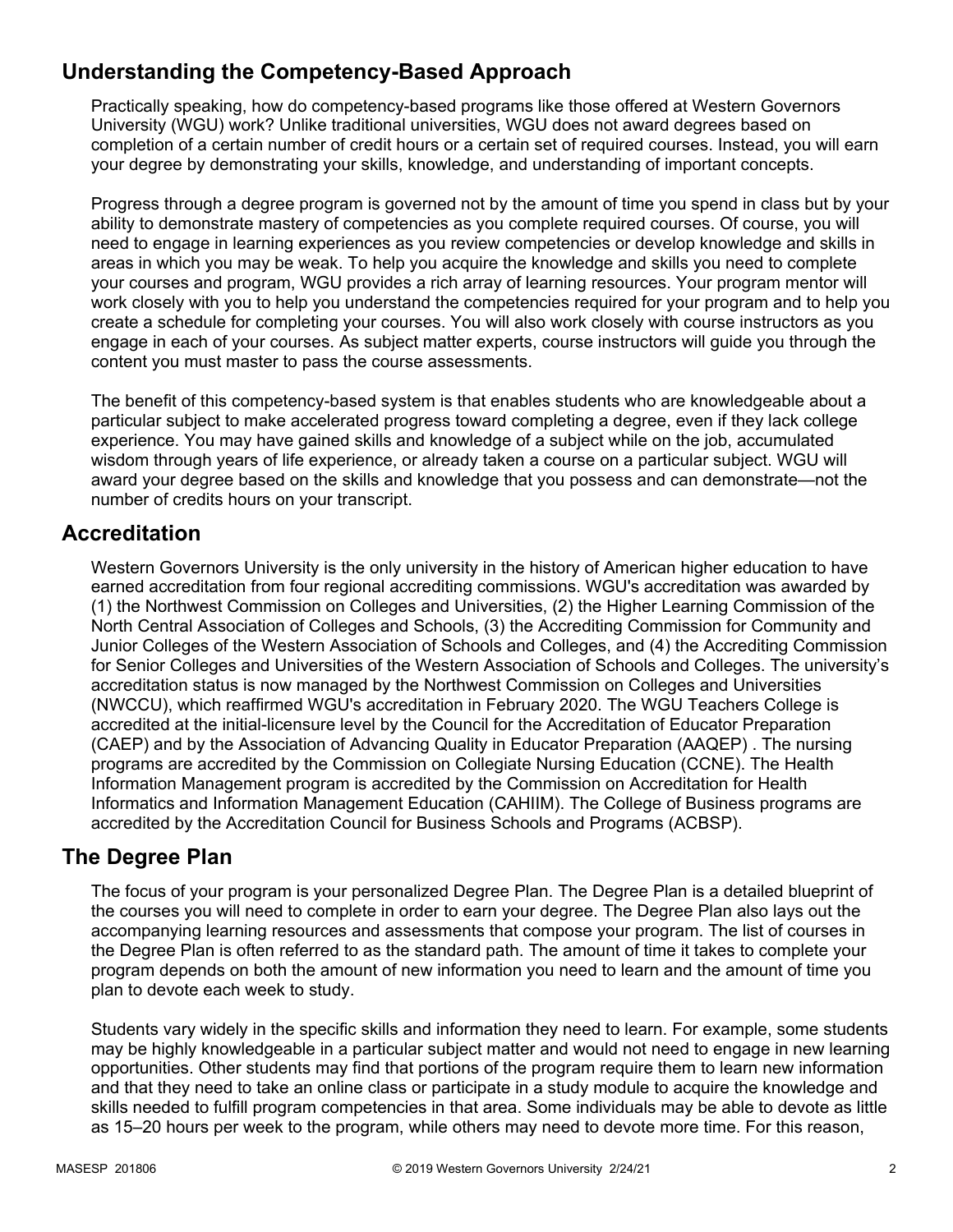pre-assessments are there to help your program mentor form a profile of your prior knowledge and create a personalized Degree Plan.

### **How You Will Interact with Faculty**

At WGU, faculty serve in specialized roles, and they will work with you individually to provide the guidance, instruction, and support you will need to succeed and graduate. As a student, it is important for you to take advantage of this support. It is key to your progress and ultimate success.

Upon your enrollment, you will be assigned a program mentor—an expert in your field of study who will provide you with regular program-level guidance and support from the day you start until the day you graduate. Your program mentor will set up regular telephone appointments (weekly at first) with you, which you will be expected to keep. The mentor will review program competencies with you and work with you to develop a plan and schedule for your coursework. Your program mentor will serve as your main point of contact throughout your program—helping you set weekly study goals, recommending specific learning materials, telling you what to expect in courses, and keeping you motivated. In addition to regular calls, your program mentor is available to help you resolve questions and concerns as they arise.

For many of the courses at WGU, you will be required to complete performance assessments. These include reports, papers, presentations, and projects that let you demonstrate your mastery of the required competencies. A separate group of faculty members, called evaluators, will review your work to determine whether it meets requirements. Evaluators are also subject matter experts in their field of evaluation. If your assessment needs further work before it "passes," these evaluators, who review your work anonymously, will provide you with instructional feedback to help you meet evaluation standards and allow you to advance.

### **Connecting with Other Mentors and Fellow Students**

As you proceed through your Degree Plan, you will have direct contact with multiple faculty members. These communications can take a variety of forms, including participation in one-on-one discussions, chats in the learning communities, and live cohort and webinar opportunities. As a WGU student, you will have access to your own personal MyWGU Student Portal, which will provide a gateway to your courses of study, learning resources, and learning communities where you will interact with faculty and other students.

The learning resources in each course are specifically designed to support you as you develop competencies in preparation for your assessments. These learning resources may include reading materials, videos, tutorials, cohort opportunities, community discussions, and live discussions that are guided by course instructors who are experts in their field. You will access your program community during your orientation course to network with peers who are enrolled in your program and to receive continued support through professional enrichment and program-specific chats, blogs, and discussions. WGU also provides Student Services associates to help you and your program mentor solve any special problems that may arise.

# **Orientation**

The WGU orientation course focuses on acquainting you with WGU's competency-based model, distance education, technology, and other resources and tools available for students. You will also utilize WGU program and course communities, participate in activities, and get to know other students at WGU. The orientation course must be completed before you can start your first term at WGU.

# **Transferability of Prior College Coursework**

Because WGU is a competency-based institution, it does not award degrees based on credits but rather on demonstration of competency. WGU undergraduate programs may accept transfer credits or apply a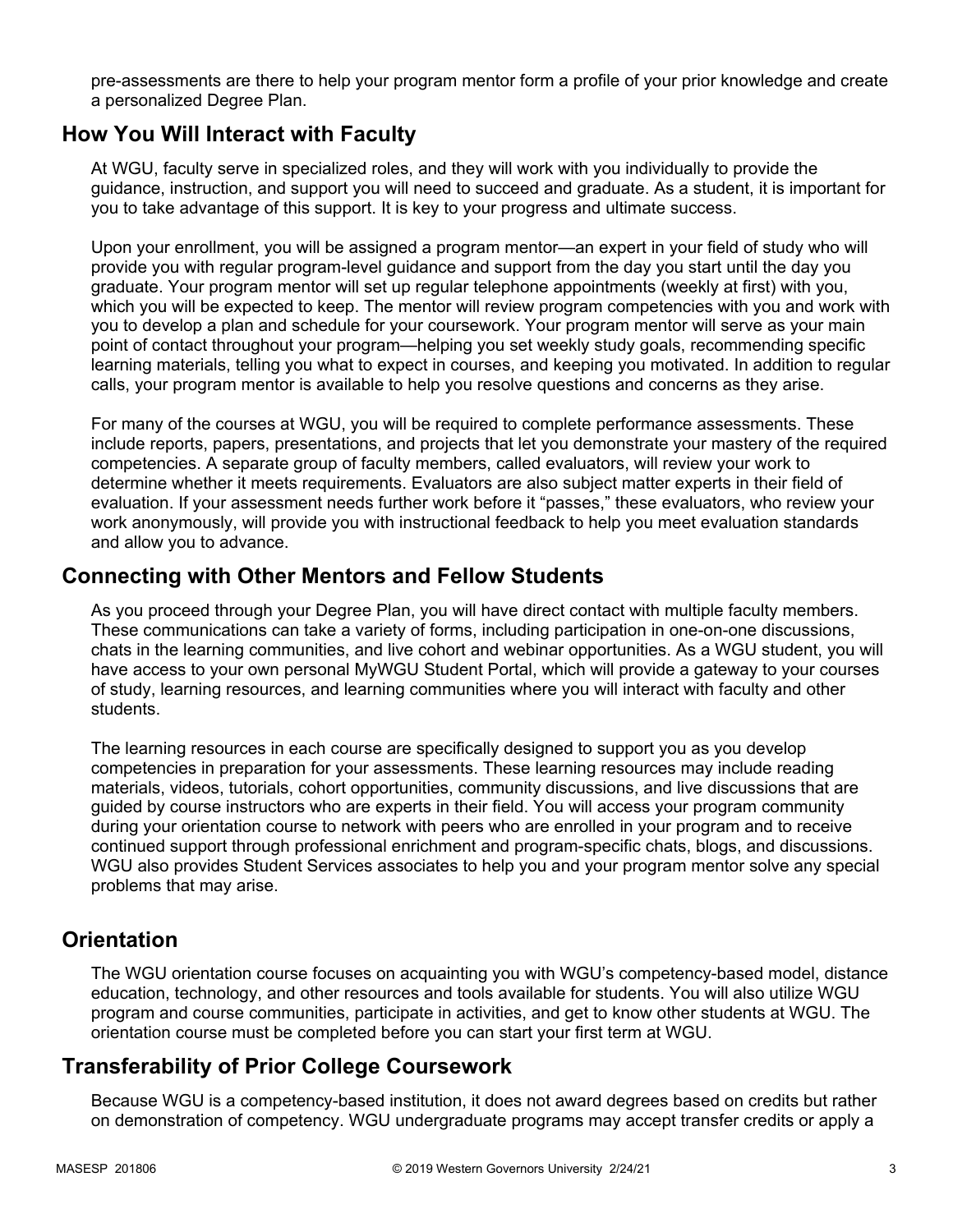'Requirement Satisfied' (RS) in some cases. Refer to your specific program transfer guidelines to determine what can be satisfied by previously earned college credits. In most cases, WGU does not accept college transfer credits at the graduate (master's) level. Students entering graduate programs must have their undergraduate degree transcripts verified before being admitted to WGU. In addition to a program's standard course path, there may be additional state-specific requirements.

#### [Click here for the Student Handbook](http://cm.wgu.edu/)

WGU does not waive any requirements based on a student's professional experience and does not perform a "résumé review" or "portfolio review" that will automatically waive any degree requirements. Degree requirements and transferability rules are subject to change in order to keep the degree content relevant and current.

Remember, WGU's competency-based approach lets you take advantage of your knowledge and skills, regardless of how you obtained them. Even when you do not directly receive credit, the knowledge you possess may help you accelerate the time it takes to complete your degree program.

### **Continuous Enrollment, On Time Progress, and Satisfactory Academic Progress**

WGU is a "continuous enrollment" institution, which means you will be automatically enrolled in each of your new terms while you are at WGU. Each term is six months long. Longer terms and continuous enrollment allow you to focus on your studies without the hassle of unnatural breaks between terms that you would experience at a more traditional university. At the end of every six-month term, you and your program mentor will review the progress you have made and revise your Degree Plan for your next sixmonth term.

WGU requires that students make measurable progress toward the completion of their degree programs every term. We call this "On-Time Progress," denoting that you are on track and making progress toward on-time graduation. As full-time students, graduate students must enroll in at least 8 competency units each term, and undergraduate students must enroll in at least 12 competency units each term. Completing at least these minimum enrollments is essential to On-Time Progress and serves as a baseline from which you may accelerate your program. We measure your progress based on the courses you are able to pass, not on your accumulation of credit hours or course grades. Every time you pass a course, you are demonstrating that you have mastered skills and knowledge in your degree program. For comparison to traditional grading systems, passing a course means you have demonstrated competency equivalent to a "B" grade or better.

WGU assigns competency units to each course in order to track your progress through the program. A competency unit is equivalent to one semester credit of learning. Some courses may be assigned 3 competency units while others may be as large as 12 competency units.

Satisfactory Academic Progress (SAP) is particularly important to students on financial aid because you must achieve SAP in order to maintain eligibility for financial aid. We will measure your SAP quantitatively by reviewing the number of competency units you have completed each term. In order to remain in good academic standing, you must complete at least 66.67% of the units you attempt over the length of your program—including any courses you add to your term to accelerate your progress. Additionally, during your first term at WGU you must pass at least 3 competency units in order to remain eligible for financial aid. We know that SAP is complex, so please contact a financial aid counselor should you have additional questions. \*Please note: The Endorsement Preparation Program in Educational Leadership is not eligible for federal financial aid.

### **Courses**

Your Degree Plan includes courses needed to complete your program. To obtain your degree, you will be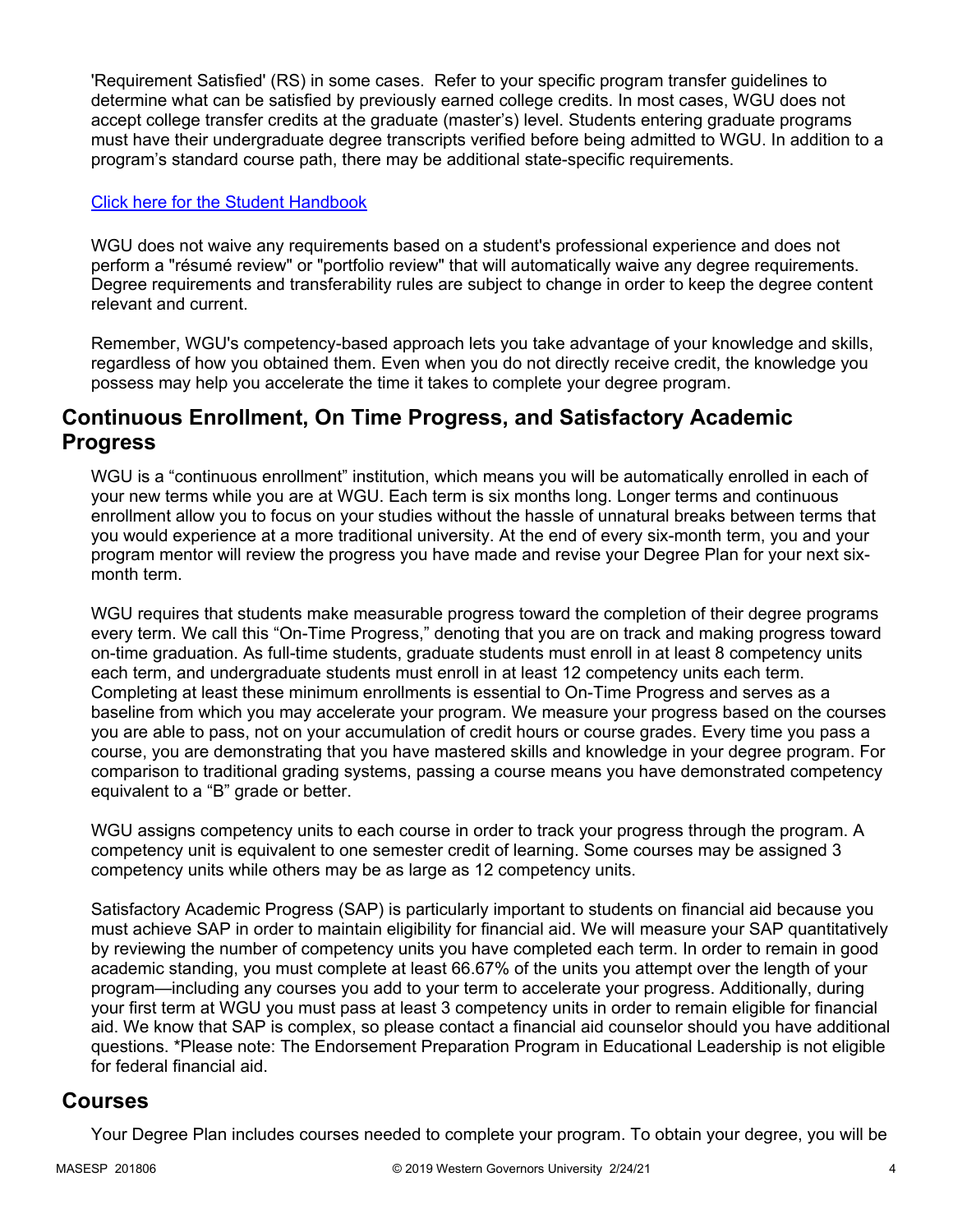required to demonstrate your skills and knowledge by completing the assessment(s) for each course. In general there are two types of assessments: performance assessments and objective assessments. Performance assessments contain, in most cases, multiple scored tasks such as projects, essays, and research papers. Objective assessments include multiple-choice items, multiple-selection items, matching, short answer, drag-and-drop, and point-and-click item types, as well as case study and videobased items. Certifications verified through third parties may also be included in your program. More detailed information about each assessment is provided in each course of study.

# **External Content & Basic Skills Exams**

Western Governors University requires that candidates pass the state-mandated content exam that aligns with their WGU program in addition to a basic skills exam (initial licensure programs only). Specific information regarding required content and basic skills exams required for each program and state can be found in the WGU Student Handbook. In many cases, it is the candidates' responsibility to register and pay for the required exams and submit their official passing score reports to WGU.

# **State Licensure Requirements**

This program does not lead to state licensure.

# **Learning Resources**

WGU works with many different educational partners, including enterprises, publishers, training companies, and higher educational institutions, to provide high-quality and effective learning resources that match the competencies you are developing. These vary in type, and may be combined to create the best learning experience for your course. A learning resource can be an e-textbook, online module, study guide, simulation, virtual lab, tutorial, or a combination of these. The cost of most learning resources are included in your tuition and Learning Resource Fee. They can be accessed or enrolled for through your courses. Some degree-specific resources are not covered by your tuition, and you will need to cover those costs separately. WGU also provides a robust library to help you obtain additional learning resources, as needed.

Mobile Compatibility:

The following article provides additional details about the current state of mobile compatibility for learning resources at WGU. It includes a list that can be referenced to determine the mobile friendliness of all core course materials used in a program.

[Student Handbook article: Can I use my mobile device for learning resources?](https://cm.wgu.edu/t5/Frequently-Asked-Questions/Can-I-use-my-mobile-device-for-learning-resources/ta-p/396)

# **Standard Path**

As previously mentioned, competency units (CUs) have been assigned to each course in order to measure your academic progress. If you are an undergraduate student, you will be expected to enroll in a minimum of 12 competency units each term. Graduate students are expected to enroll in a minimum of 8 competency units each term. A standard plan for a student for this program who entered WGU without any transfer units would look similar to the one on the following page. Your personal progress can be faster, but your pace will be determined by the extent of your transfer units, your time commitment, and your determination to proceed at a faster rate.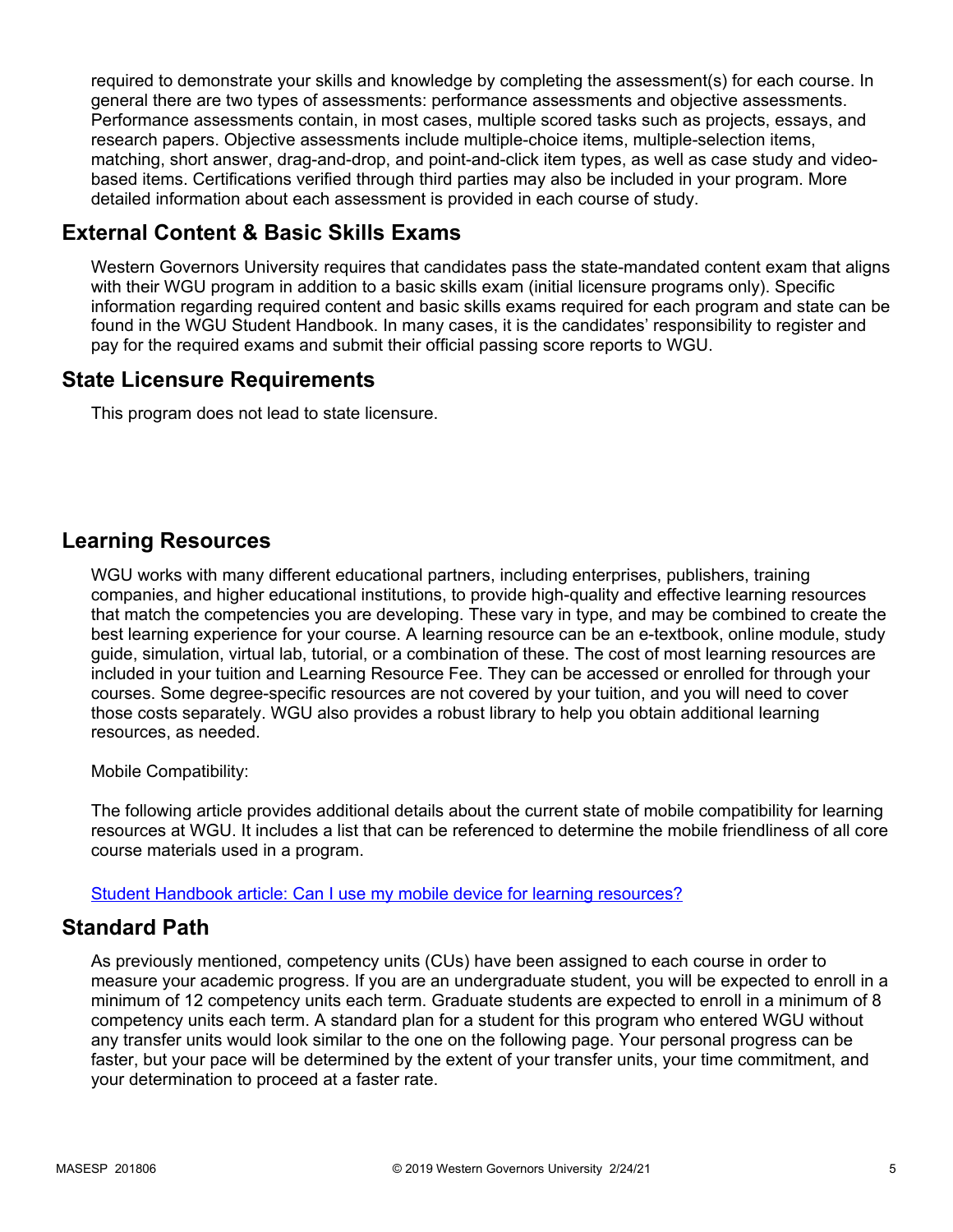# **Standard Path** *for* **Master of Arts Science Education (Secondary Physics)**

| <b>Course Description</b>                            | <b>CU<sub>s</sub></b> | <b>Term</b> |
|------------------------------------------------------|-----------------------|-------------|
| <b>Concepts in Science</b>                           | 1                     |             |
| <b>Integrated Physical Sciences</b>                  | $\overline{2}$        |             |
| <b>Precalculus and Calculus</b>                      | $\overline{2}$        |             |
| <b>Conceptual Physics</b>                            | 3                     |             |
| Physics: Mechanics                                   | 2                     | 2           |
| Chemistry with Lab                                   | 3                     | 2           |
| Physics: Waves and Optics                            | 2                     | 2           |
| Physics: Electricity and Magnetism                   | 2                     | 2           |
| Science, Technology, and Society                     | $\overline{2}$        | 3           |
| Space, Time and Motion                               | 3                     | 3           |
| <b>Physics: Content Knowledge</b>                    | 1                     | 3           |
| Science Methods-Secondary Physics                    | 3                     | 3           |
| MA, Science Education Teacher Performance Assessment | 6                     | 4           |

# **Changes to Curriculum**

WGU publishes an Institutional Catalog, which describes the academic requirements of each degree program. Although students are required to complete the program version current at the time of their enrollment, WGU may modify requirements and course offerings within that version of the program to maintain the currency and relevance of WGU's competencies and programs. When program requirements are updated, students readmitting after withdrawal from the university will be expected to re-enter into the most current catalog version of the program.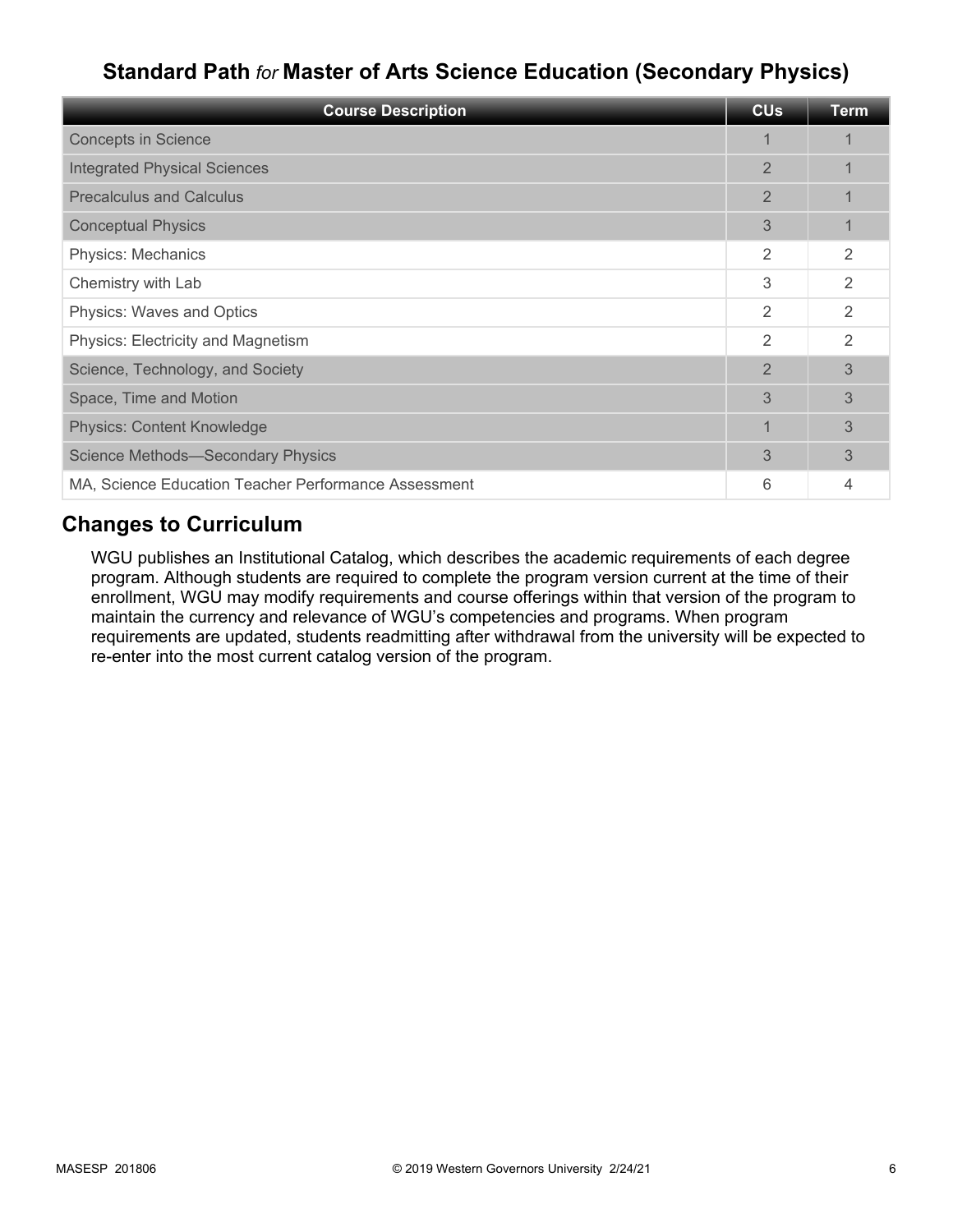# **Areas of Study** for **Master of Arts Science Education (Secondary Physics)**

The following section includes the areas of study in the program, with their associated courses. Your specific learning resources and level of instructional support will vary based on the individual competencies you bring to the program and your confidence in developing the knowledge, skills, and abilities required in each area of the degree. The Degree Plan and learning resources are dynamic, so you need to review your Degree Plan and seek the advice of your mentor regarding the resources before you purchase them.

### **Science**

#### **Concepts in Science**

Concepts in Science for graduates provides already-licensed teachers seeking an additional license or endorsement in science education with an introduction to essential science themes present within and across all science disciplines, including chemistry, physics, biology, and the geosciences. These themes include comprehending the magnitude of the physical and natural world, analyzing and converting measurements, understanding the basic nature and behavior of matter and energy, examining atomic structure, identifying and naming basic types of chemical bonds, and analyzing and interpreting scientific data. Concepts in Science provides a solid foundation for future, in-depth, scientific studies and should be taken prior to any other science content course. There are no prerequisites for this course.

*This course covers the following competencies:*

- *This competency exists to assess the readiness of students.*
- *The graduate analyzes a variety of measurements to solve scientific problems.*
- *The graduate analyzes interactions between matter and energy to explain how they flow within, into, and out of systems.*
- *The graduate analyzes the composition of atoms and compounds to explain the properties of matter.*
- *The graduate evaluates experimental data to determine their validity.*

#### **Integrated Physical Sciences**

This course provides students with an overview of the basic principles and unifying ideas of the physical sciences: physics, chemistry, and Earth sciences. Course materials focus on scientific reasoning and practical and everyday applications of physical science concepts to help students integrate conceptual knowledge with practical skills.

*This course covers the following competencies:*

- *Begin your course by discussing your course planning tool report with your instructor and creating your personalized course plan together.*
- *The graduate describes the nature and process of science.*
- *The graduate examines applications of physics including fundamental concepts such as forces, motion, energy, and waves.*
- *The graduate examines applications of key chemistry concepts including the structure of matter and the behavior and conservation of matter in chemical reactions.*
- *The graduate describes the underlying organization, interactions, and processes within the Earth system including the Earth's structure and atmosphere, and Earth's interactions within the solar system.*

# **Mathematics Content**

#### **Precalculus and Calculus**

Precalculus and Calculus provides instruction in precalculus and calculus and applies them to examples found in both mathematics and science. Topics in precalculus include principles of trigonometry, mathematical modeling, and logarithmic, exponential, polynomial, and rational functions. Topics in calculus include conceptual knowledge of limit, continuity, differentiability, and integration.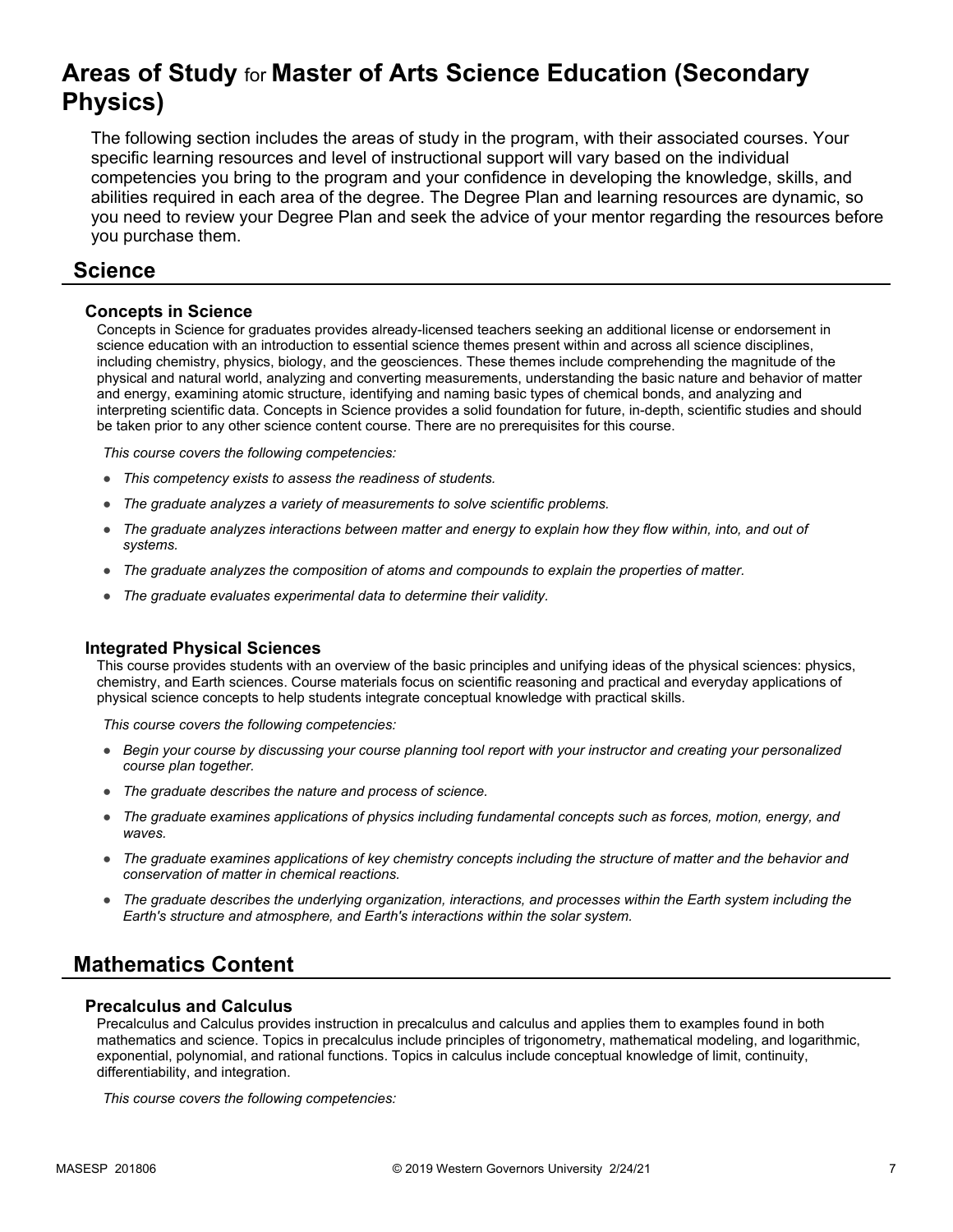- *Begin your course by discussing your course planning tool report with your instructor and creating your personalized course plan together.*
- *The graduate understands and applies the principles of trigonometry; mathematical modeling; and logarithmic, exponential, polynomial, and rational functions.*
- *The graduate has a conceptual knowledge of limit, continuity, differentiability, and integration; and applies these concepts to examples in mathematics and the sciences.*

# **Physics Content**

#### **Conceptual Physics**

Conceptual Physics provides a broad, conceptual overview of the main principles of physics, including mechanics, thermodynamics, wave motion, modern physics, and electricity and magnetism. Problem-solving activities and laboratory experiments provide students with opportunities to apply these main principles, creating a strong foundation for future studies in physics. There are no prerequisites for this course.

*This course covers the following competencies:*

- *Begin your course by discussing your course planning tool report with your instructor and creating your personalized course plan together.*
- *The graduate has a broad understanding of energy, including mechanics, heat, and electricity and magnetism.*
- *The graduate has a broad understanding of wave motion and atomic nuclear physics.*

#### **Physics: Mechanics**

Physics: Mechanics introduces foundational concepts of mechanics, including motion, gravitation, work and energy, momentum and collisions, rotational motion, static equilibrium, fluids, and oscillation.

*This course covers the following competencies:*

- *Begin your course by discussing your course planning tool report with your instructor and creating your personalized course plan together.*
- *The graduate applies concepts of periodic motion to solve problems.*
- *The graduate applies vector mathematics to solve motion problems.*
- *The graduate applies Newton's laws of motion to solve problems involving force.*
- *The graduate applies the law of gravitation and Kepler's laws to solve problems.*
- *The graduate applies concepts of work and energy to solve problems.*
- *The graduate applies concepts of momentum and impulse to solve problems.*
- *The graduate applies concepts of rotational motion to solve problems involving torque.*
- *The graduate applies concepts of static and dynamic fluids to solves problems.*

#### **Physics: Waves and Optics**

Physics: Waves and Optics addresses foundational topics in the physics of waves and optics. Students will study basic wave motion and then apply that knowledge to the study of sound and light with even further applications to optical instruments. This course will also cover thermodynamics and theories governing the physics of gases.

- *Begin your course by discussing your course planning tool report with your instructor and creating your personalized course plan together.*
- *The graduate applies models of wave motion to solve mechanical wave problems, including sound waves.*
- *The graduate applies concepts of temperature and heat to analyze microscopic and macroscopic properties of matter.*
- *The graduate applies concepts of thermodynamics to solve problems.*
- *The graduate applies models of light to solve problems and describe the behavior of light.*
- *The graduate applies the ray model of light to demonstrate how mirrors and lenses are used in optical instruments.*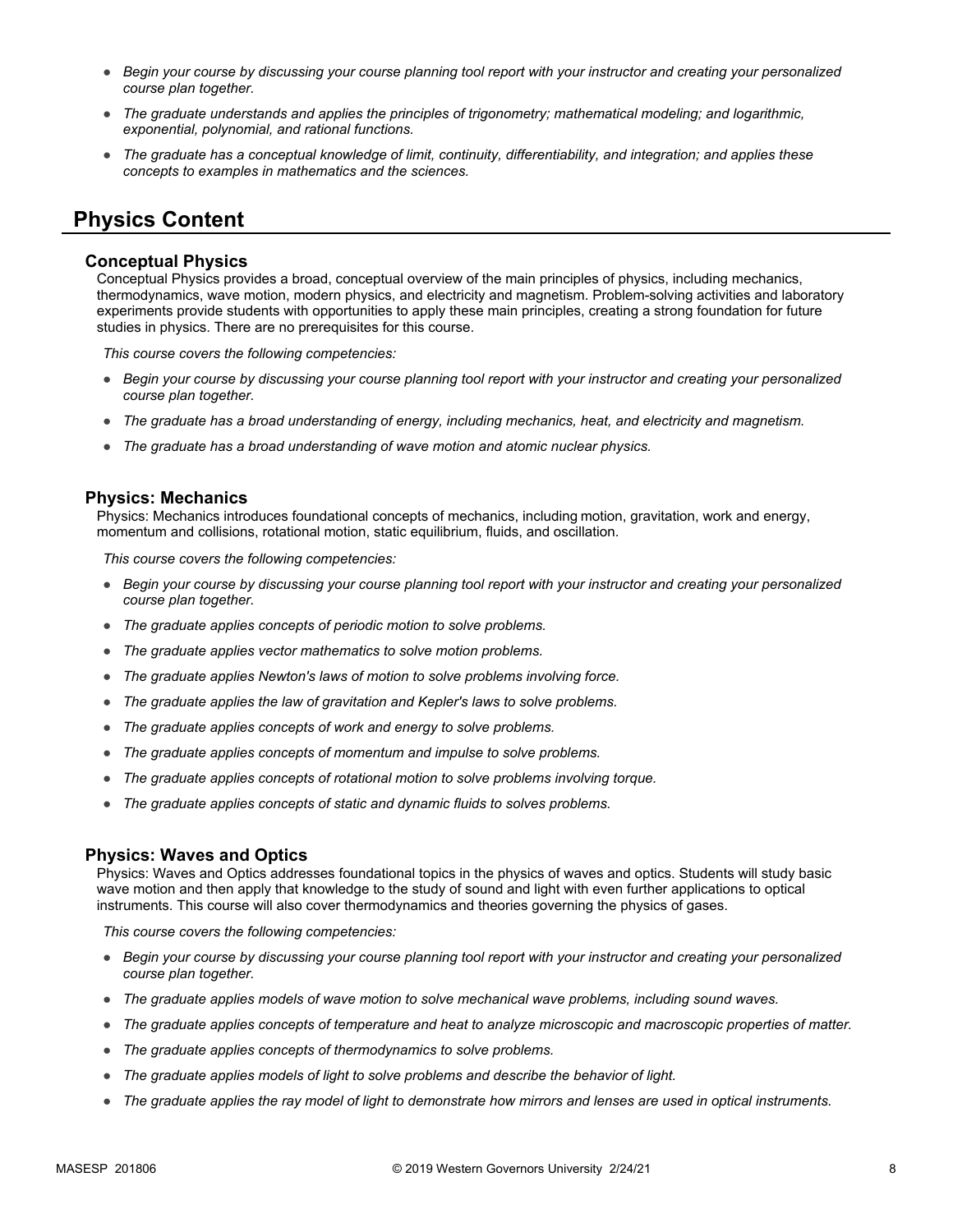● The graduate applies the wave model of light to demonstrate interference, diffraction, and applications of physical *optics.*

#### **Physics: Electricity and Magnetism**

Physics: Electricity and Magnetism addresses principles related to the physics of electricity and magnetism. Students will study electric and magnetic forces and then apply that knowledge to the study of circuits with resistors and electromagnetic induction and waves. This course will focus on such topics as electric charge and electric field, electric currents and resistance, magnetism, electromagnetic induction and Faraday's law, and Maxwell's equation and electromagnetic waves.

*This course covers the following competencies:*

- *Begin your course by discussing your course planning tool report with your instructor and creating your personalized course plan together.*
- *The graduate applies concepts of electric fields and Gauss's law to solve problems.*
- *The graduate applies concepts of electric potential, capacitance, and electric current to solve problems and analyze electric circuits.*
- *The graduate applies concepts of magnetism and magnetic fields to solve problems.*
- *The graduate applies principles of electromagnetic induction to demonstrate generators and transformers.*
- *The graduate demonstrates an understanding of electromagnetic waves and the electromagnetic spectrum.*

#### **Space, Time and Motion**

This course begins with a quick tour of discovery and exploration in physics, from the ancient Greek philosophers on to Galileo Galilei, Isaac Newton, and Albert Einstein. Einstein's work then serves as the departure point for a detailed look at the properties of motion, time, space, matter, and energy. The course considers Einstein's special theory of relativity, his photon hypothesis, wave-particle duality, his general theory of relativity and its implications for astrophysics and cosmology, as well as his three-decade quest for a unified field theory. It also looks at Einstein as a social and political figure and his contributions as a social and political force. Scientist-authored essays, online interaction, videos, and web resources enable learners to trace this historic path of discovery and explore implications of technology for society, energy production in stars, black holes, the Big Bang, and the role of the scientist in modern society.

*This course covers the following competencies:*

- *Begin your course by discussing your course planning tool report with your instructor and creating your personalized course plan together.*
- *The graduate integrates an understanding of the mechanics of motion with how the concepts of momentum, gravity, and motion have evolved from classical mechanics to modern physics.*
- *The graduate analyzes the concept of time and the special theory of relativity.*
- *The graduate interprets concepts of space, space-time, and the general theory of relativity.*
- *The graduate incorporates knowledge of quantum mechanics and wave-particle duality in problem-solving and teaching.*
- *The graduate evaluates data, research, and theory to draw conclusions about kinetic energy, potential energy, nuclear energy, and relativity.*
- *The graduate appraises emergent research in superstring theory, dark energy, and the grand unified theory.*

#### **Physics: Content Knowledge**

Physics: Content Knowledge covers the advanced content knowledge that a secondary physics teacher is expected to know and understand. Topics include mechanics, electricity and magnetism, optics and waves, heat and thermodynamics, modern physics, atomic and nuclear structure, the history and nature of science, science technology, and social perspectives.

- *This competency exists to assess the readiness of students.*
- *The graduate synthesizes concepts and processes from across physics to generate a comprehensive understanding of the field.*
- *The graduate verifies that they possess the requisite physics knowledge and skills by passing the physics content knowledge test required to become a beginning teacher of secondary school physics.*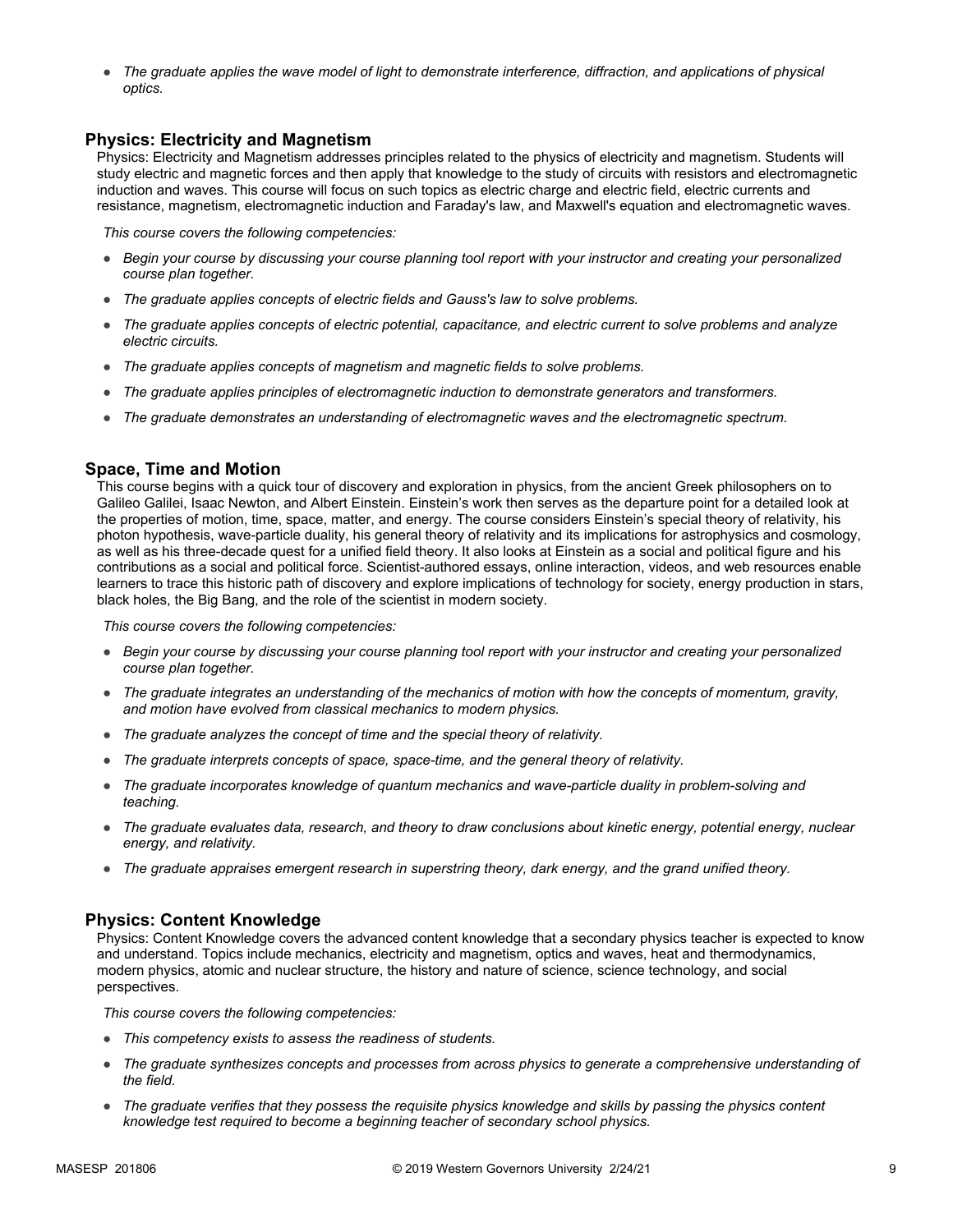#### **Chemistry with Lab**

Chemistry with Lab for graduates provides already licensed teachers seeking an additional license or endorsement in middle grades science or secondary physics, biological science, or earth science with an introduction to the field of chemistry. Designed for those not majoring in chemistry education, this course highlights how the topics covered can be applied within various branches of science. This course provides students with opportunities to examine the electronic structure of atoms, study periodic trends, name chemical compounds, write chemical formulas, determine the structure of molecules, balance chemical reactions, and discover the changing states of matter. Laboratory experiences facilitate the study of matter and the application of laboratory safety and maintenance procedures. Concepts in Science for graduates is a prerequisite for this course.

*This course covers the following competencies:*

- *Begin your course by discussing your course planning tool report with your instructor and creating your personalized course plan together.*
- *The graduate evaluates how chemistry is related to other sciences to understand its relevance within the physical and natural world.*
- *The graduate conducts safe and effective investigations to test hypotheses and draw conclusions.*
- *The graduate analyzes the electronic structure of atoms and periodic trends to distinguish properties of various substances.*
- *The graduate explains how to use the periodic table and IUPAC rules to name chemical compounds.*
- *The graduate explains how chemical bonds and electron orientation impact the structures and behavior of molecules to understand the composition of matter.*
- *The graduate balances chemical equations to determine what happens during a chemical reaction.*
- The graduate analyzes the relationship between heat and other forms of energy to examine the behavior of heat under *various circumstances.*
- *The graduate examines the physical states of matter to explain their properties and the process by which matter changes state.*

# **Science Education**

#### **Science, Technology, and Society**

Science, Technology, and Society explores the ways in which science influences and is influenced by society and technology. A humanistic and social endeavor, science serves the needs of ever-changing societies by providing methods for observing, questioning, discovering, and communicating information about the physical and natural world. This course prepares educators to explain the nature and history of science, the various applications of science, and the scientific and engineering processes used to conduct investigations, make decisions, and solve problems. There are no prerequisites for this course.

- *Begin your course by discussing your course planning tool report with your instructor and creating your personalized course plan together.*
- *The graduate analyzes the relationships among themes that appear across multiple scientific ideas.*
- *The graduate analyzes the nature of science, including how science distinguishes itself from other ways of knowing.*
- *The graduate analyzes the historical development of science, including how scientific knowledge evolves.*
- *The graduate analyzes the various ways in which science, technology, and society are interrelated.*
- *The graduate analyzes socially relevant scientific issues to make informed decisions based on data and context.*
- *The graduate analyzes the principles, processes, and assumptions of investigations in science to engage students in the nature of inquiry.*
- *The graduate uses technology tools and mathematics to improve investigations and the communication of results.*
- *The graduate formulates testable hypotheses for scientific investigations.*
- *The graduate conducts investigations in science to solve open-ended problems using appropriate scientific methods.*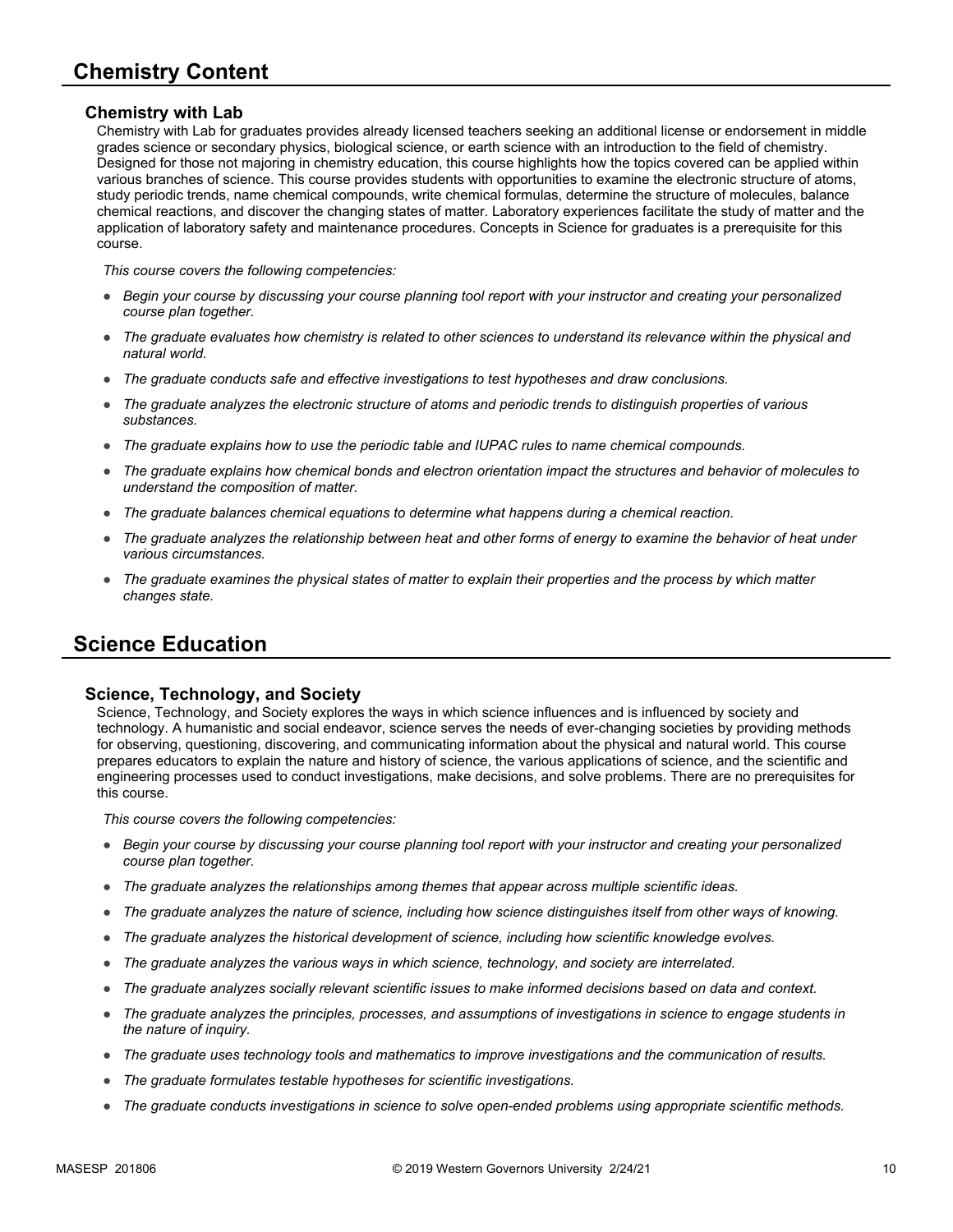#### **Science Methods—Secondary Physics**

Science Methods—Secondary Physics focuses on teaching methods specific to science for graduate students seeking an endorsement in secondary physics. Course content focuses on the design and teaching of standards-based lessons using the three dimensions of science (science and engineering practices, crosscutting concepts, and disciplinary core ideas) and the appropriate integration of technology into those lessons. Students in this course work within their content areas to evaluate, enhance, and plan appropriate science instruction. This course includes laboratory safety training and certification, which includes safe laboratory practices and procedures for science classrooms and the proper use of personal protective equipment. There are no prerequisites for this course.

*This course covers the following competencies:*

- *Begin your course by discussing your course planning tool report with your instructor and creating your personalized course plan together.*
- *The graduate analyzes connections among the three dimensions of science instruction—disciplinary core ideas, crosscutting concepts, and science and engineering practices—to prepare and plan for instruction.*
- *The graduate integrates technology into science activities to support student engagement and content mastery.*
- *The graduate develops assessment strategies that measure three-dimensional science learning to determine the effectiveness of teaching and learning experiences.*
- *The graduate develops lessons that integrate the three dimensions of science with applicable technologies to connect scientific concepts and phenomena.*
- *The graduate develops plans for the use, storage, and maintenance of science materials and protective equipment and for the care of living organisms to comply with district, state, and federal safety, ethical, and legal standards for science teachers.*
- *The graduate establishes an emergency response plan to prepare for potential emergency situations in the science learning environment.*

# **Teacher Performance Assessment**

#### **MA, Science Education Teacher Performance Assessment**

MA, Science Education Teacher Performance Assessment contains a comprehensive, original, research-based curriculum unit designed to meet an identified educational need. It provides direct evidence of the candidate's ability to design and implement a multi-week, standards-based unit of instruction, assess student learning, and then reflect on the learning process. The WGU Teacher Performance Assessment requires students to plan and teach a multi-week standards-based instructional unit consisting of seven components: 1) contextual factors, 2) learning goals, 3) assessment, 4) design for instruction, 5) instructional decision-making, 6) analysis of student learning, and 7) self-evaluation and reflection.

- *The graduate evaluates the teaching context to accommodate student differences to plan for instruction and assessment.*
- *The graduate recommends improvements for instruction and professional practice through personal reflection.*
- *The graduate plans learning environments that support individual learning, collaboration, and positive social interaction.*
- *The graduate demonstrates ethical responsibilities and appropriate teaching dispositions, including those outlined in the Western Governors University Teachers College Code of Ethics.*
- *The graduate plans comprehensive learning segments of instruction and assessment that align with standards and the needs of students.*
- *The graduate applies instructional strategies that promote learning, engage students, and provide differentiated instruction.*
- *The graduate recommends strategies that support the development of academic language for all students.*
- *The graduate integrates strategies to develop academic language that facilitates effective student participation and engagement in learning.*
- *The graduate utilizes assessment data to profile student learning, communicate information about student progress and achievement, and guide and modify instruction.*
- The graduate integrates a variety of strategies and resources to differentiate instruction and meet the needs of diverse *learners.*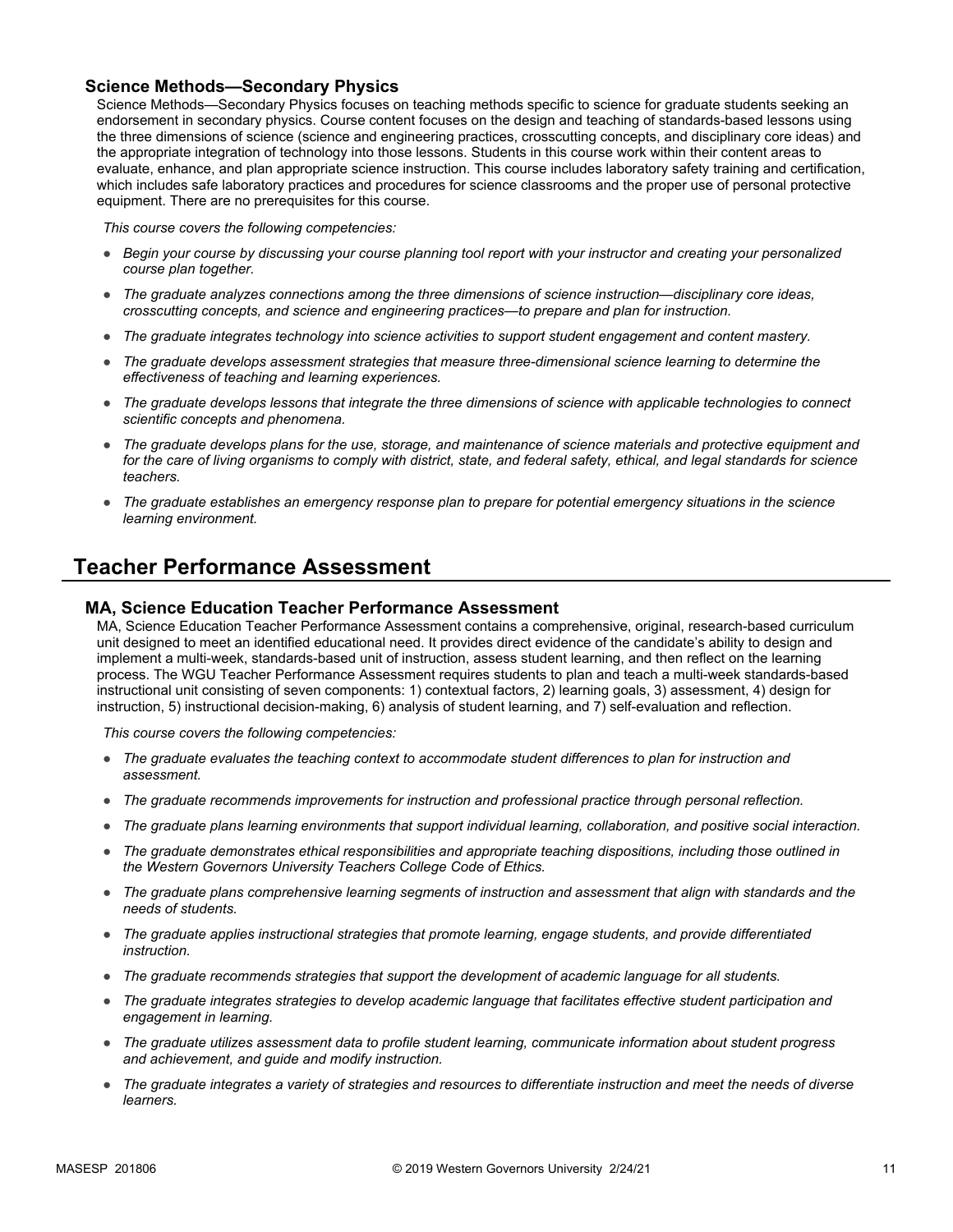- *The graduate evaluates teaching experiences including the planning and implementing of curriculum and instruction through ongoing reflection.*
- *The graduate develops appropriate plans for professional growth in subject matter knowledge and pedagogical skills, including habits and skills of continual inquiry and learning.*